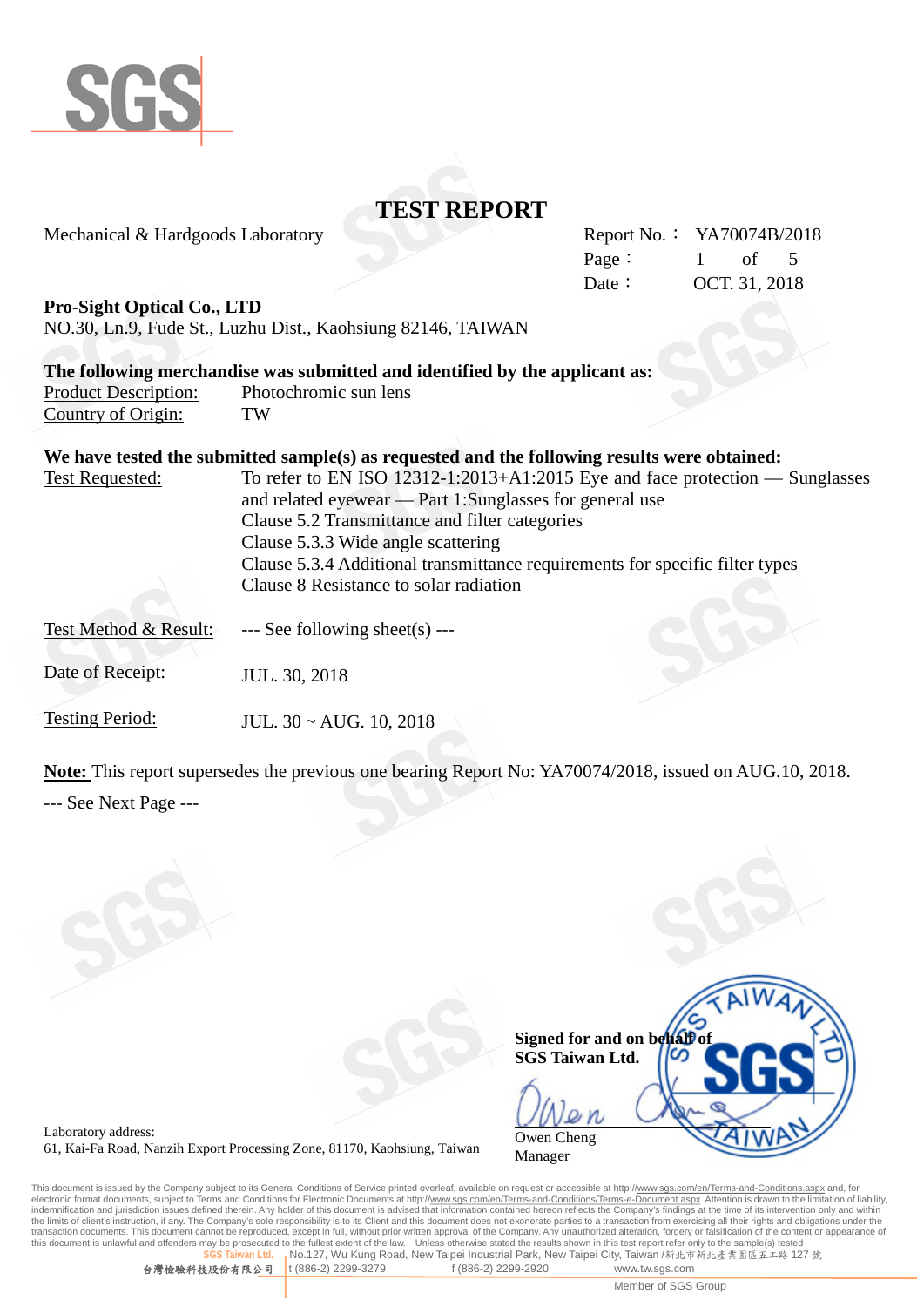

Mechanical & Hardgoods Laboratory Report No.: YA70074B/2018

Page:  $2 \text{ of } 5$ 

#### **Test Method & Result**

**EN ISO 12312-1:2013+A1:2015 Eye and face protection — Sunglasses and related eyewear — Part 1: Sunglasses for general use**

#### Clause

5 Transmittance

5.2 Transmittance and filter categories

#### **Finding**

**(Faded state)**

| Sample | Filter<br>Category | Range                                             | Requirement     | <b>Test Value</b>                 |
|--------|--------------------|---------------------------------------------------|-----------------|-----------------------------------|
| Yellow |                    | $380 \sim 780$ nm<br>Luminous Transmittance (Tv0) | $43 \sim 80 \%$ | 74.84 %                           |
|        |                    | $280 \sim 315$ nm<br><b>TSUVB</b>                 | $<$ 0.05 Tv0    | $0.00 \text{ Tv}0$<br>$(0.00\% )$ |
|        |                    | $315 \sim 380$ nm<br><b>TSUVA</b>                 | $<$ Tv $0$      | $0.00$ TvO<br>$(0.01\%)$          |
|        |                    | $380 \sim 780$ nm<br>Luminous Transmittance (Tv0) | $43 \sim 80 \%$ | 45.53 %                           |
| Pinky  |                    | $280 \sim 315$ nm<br><b>TSUVB</b>                 | $<$ 0.05 Tv0    | $0.00 \text{ Tv}0$<br>$(0.00\%)$  |
|        |                    | $315 \sim 380$ nm<br><b>TSUVA</b>                 | $<$ TvO         | $0.00$ TvO<br>$(0.01\%)$          |

#### **(Darkened state)**

| Sample | Filter<br>Category | Range                                             | Requirement    | <b>Test Value</b>   |
|--------|--------------------|---------------------------------------------------|----------------|---------------------|
|        |                    | $380 \sim 780$ nm<br>Luminous Transmittance (Tv1) | $8 \sim 18 \%$ | 14.72 %             |
| Yellow | 3                  | $280 \sim 315$ nm                                 | < 1.0 %        | $0.00 \mathrm{Tv}1$ |
|        |                    | <b>TSUVB</b>                                      |                | $(0.00\% )$         |
|        |                    | $315 \sim 380$ nm                                 | $<$ 0.5 Tv1    | $0.00$ Tv1          |
|        |                    | <b>TSUVA</b>                                      |                | $(0.01\%)$          |
|        | 3                  | $380 \sim 780$ nm                                 | $8 \sim 18\%$  | 15.35 %             |
|        |                    | Luminous Transmittance (Tv1)                      |                |                     |
| Pinky  |                    | $280 \sim 315$ nm                                 | < 1.0 %        | $0.00 \text{ Tv}1$  |
|        |                    | <b>TSUVB</b>                                      |                | $(0.00\% )$         |
|        |                    | $315 \sim 380$ nm                                 |                | $0.00 \text{ Tv}1$  |
|        |                    | <b>TSUVA</b>                                      | $<$ 0.5 Tv1    | $(0.01\%)$          |

--- See Next Page ---

This document is issued by the Company subject to its General Conditions of Service printed overleaf, available on request or accessible at http://<u>www.sgs.com/en/Terms-and-Conditions.aspx</u> and, for<br>electronic format docum indemnification and jurisdiction issues defined therein. Any holder of this document is advised that information contained hereon reflects the Company's findings at the time of its intervention only and within<br>the limits o transaction documents. This document cannot be reproduced, except in full, without prior written approval of the Company. Any unauthorized alteration, forgery or falsification of the content or appearance of<br>this document **wan Ltd. <sub>I</sub>No.127, Wu Kung Road, New Taipei Industrial Park, New Taipei City, Taiwan /新北市新北產業園區五工路 127 號** 

台灣檢驗科技股份有限公司 t (886-2) 2299-3279 f (886-2) 2299-2920 www.tw.sgs.com

Member of SGS Group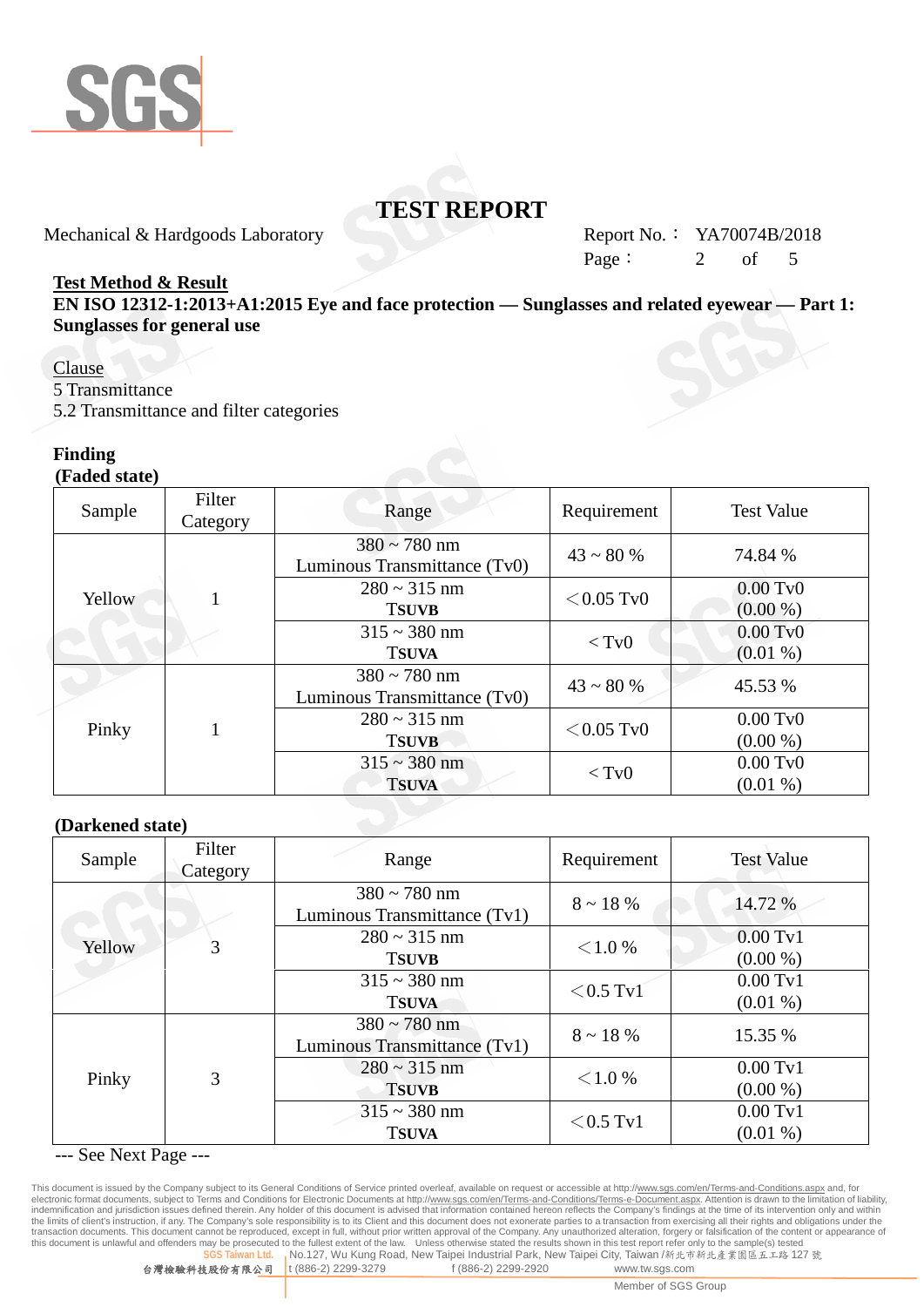

Mechanical & Hardgoods Laboratory Report No.: YA70074B/2018

#### **Test Result**

**Clause** 5.3.3 Wide angle scattering

### **Finding**

| Sample | Requirement | <b>Test Value</b> |
|--------|-------------|-------------------|
| Yellow | $< 1\%$     | 0.32%             |
| Pinky  | $< 1\%$     | $0.97\%$          |

5.3.4 Additional transmittance requirements for specific filter types

#### 5.3.4.1 Photochromic filters

#### **Finding**

| $\bullet$<br>Sample | Requirement                   | <b>Test Value</b> |
|---------------------|-------------------------------|-------------------|
| Yellow              | $\text{Tv0} / \text{Tv1} > 3$ | 5.08              |
| Pinky               | $\text{Tv0} / \text{Tv1} > 3$ | 2.96              |

--- See Next Page ---

This document is issued by the Company subject to its General Conditions of Service printed overleaf, available on request or accessible at http://<u>www.sgs.com/en/Terms-and-Conditions.aspx</u> and, for<br>electronic format docum indemnification and jurisdiction issues defined therein. Any holder of this document is advised that information contained hereon reflects the Company's findings at the time of its intervention only and within<br>the limits o transaction documents. This document cannot be reproduced, except in full, without prior written approval of the Company. Any unauthorized alteration, forgery or falsification of the content or appearance of<br>this document **No.127, Wu Kung Road, New Taipei Industrial Park, New Taipei City, Taiwan** /新北市新北產業園區五工路 127 號<br>t (886-2) 2299-3279 f (886-2) 2299-2920 www.tw.sgs.com

Page: 3 of 5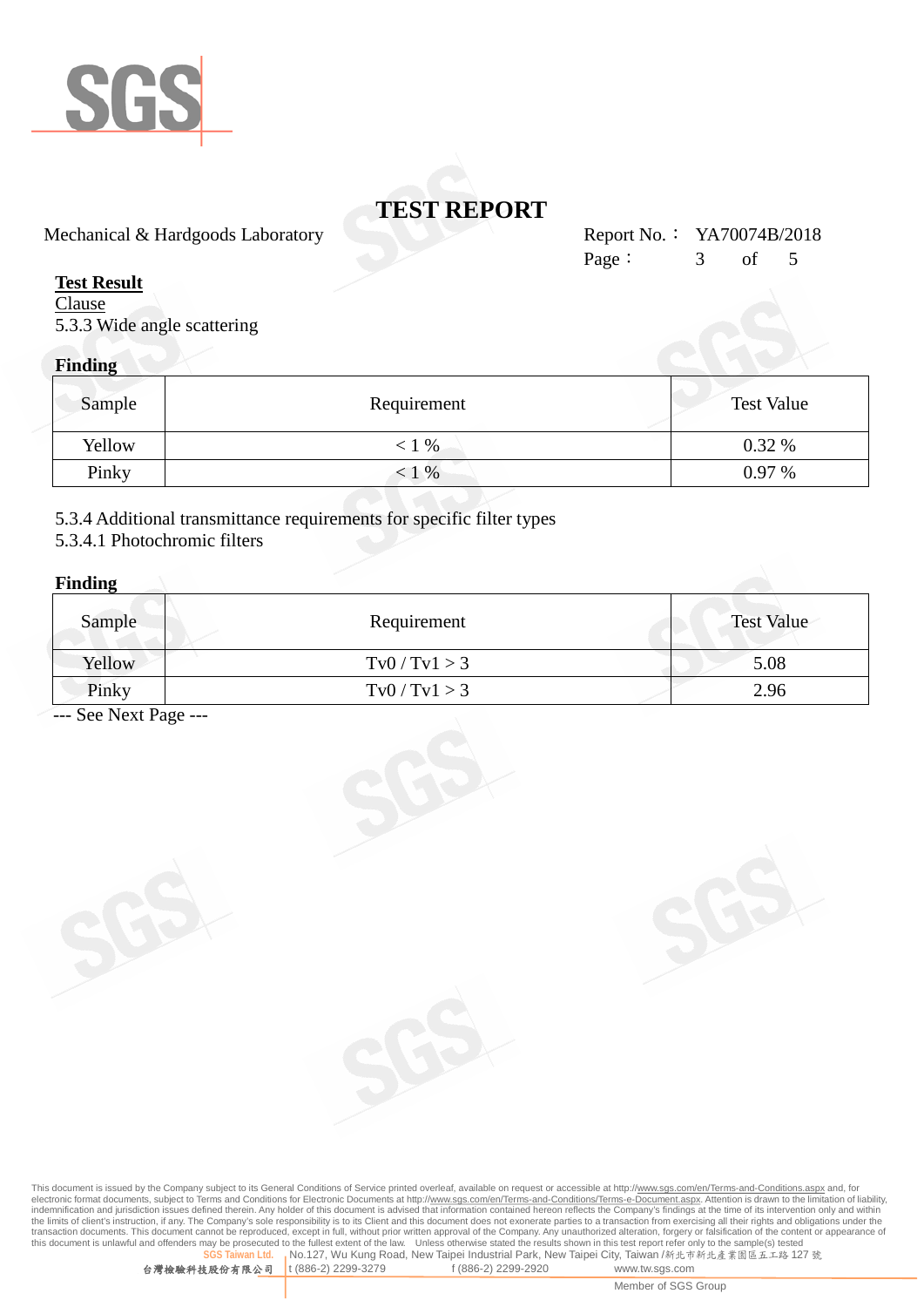

Mechanical & Hardgoods Laboratory Report No.: YA70074B/2018

#### **Test Result**

**Clause** 8 Resistance to solar radiation

#### **Finding**

| Sample | <b>Filter Category</b> | Permitted Relative Change In<br>Luminous Transmittance After Test | <b>Test Value</b> |
|--------|------------------------|-------------------------------------------------------------------|-------------------|
| Yellow |                        | $+5%$                                                             | $-3.63%$          |
| Pinky  |                        | $\pm$ 5%                                                          | $-2.83%$          |

# **Following additional requirements shall be complied with also after the irradiation process.**

|  |  | a. Wide angle scattering |
|--|--|--------------------------|
|  |  |                          |

| Sample | Requirement | <b>Test Value</b> |
|--------|-------------|-------------------|
| Yellow | $\%$        | 0.25%             |
| Pinky  | $\%$        | 0.77%             |

#### b. For photochromic filters,  $Tv0' / Tv1'$  (after radiation) shall be  $\geq 1.25$

| Sample | Requirement                                        | <b>Test Value</b> |
|--------|----------------------------------------------------|-------------------|
| Yellow | $\text{Tv0'}(72.12\%) / \text{Tv1'} (12.99\%) > 3$ | 5.55              |
| Pinky  | $\text{Tv0}'(44.24\%) / \text{Tv1}'(14.05\%) > 3$  | 3.14              |

#### c. Requirements For The Ultraviolet Spectral Range For Initial Tv0 (Luminous Transmittance)

| Sample | Filter<br>Category | Range                             | Requirement          | <b>Test Value</b>        |
|--------|--------------------|-----------------------------------|----------------------|--------------------------|
| Yellow |                    | $280 \sim 315$ nm<br><b>TSUVB</b> | $<$ 0.05 Tv0         | $0.00$ TvO<br>$(0.01\%)$ |
|        |                    | $315 \sim 380$ nm                 | $<$ TvO              | $0.00 \text{ Tv}0$       |
|        |                    | <b>TSUVA</b>                      |                      | $(0.01\%)$               |
|        |                    | $280 \sim 315$ nm                 | $<$ 0.05 Tv0         | $0.00$ TvO               |
| Pinky  |                    | <b>TSUVB</b>                      |                      | $(0.01\%)$               |
|        |                    | $315 \sim 380$ nm                 | $<$ T <sub>v</sub> 0 | $0.00 \text{ Tv}0$       |
|        |                    | <b>TSUVA</b>                      |                      | $(0.01\%)$               |

#### **Remark:** The values of test requirements were specified by applicant.

--- See Next Page ---

This document is issued by the Company subject to its General Conditions of Service printed overleaf, available on request or accessible at http://<u>www.sgs.com/en/Terms-and-Conditions.aspx</u> and, for<br>electronic format docum indemnification and jurisdiction issues defined therein. Any holder of this document is advised that information contained hereon reflects the Company's findings at the time of its intervention only and within<br>the limits o transaction documents. This document cannot be reproduced, except in full, without prior written approval of the Company. Any unauthorized alteration, forgery or falsification of the content or appearance of this document rosecuted to the fullest extent of the law. Unless otherwise stated the results shown in this test report refer only to the sample(s) tested<br>wan Ltd. . No.127. Wu Kung Road. New Taipei Industrial Park. New Taipei City. Ta **No.127, Wu Kung Road, New Taipei Industrial Park, New Taipei City, Taiwan /新北市新北產業園區五工路 127 號** 

台灣檢驗科技股份有限公司 t (886-2) 2299-3279 f (886-2) 2299-2920 www.tw.sgs.com

Member of SGS Group

Page:  $4$  of 5